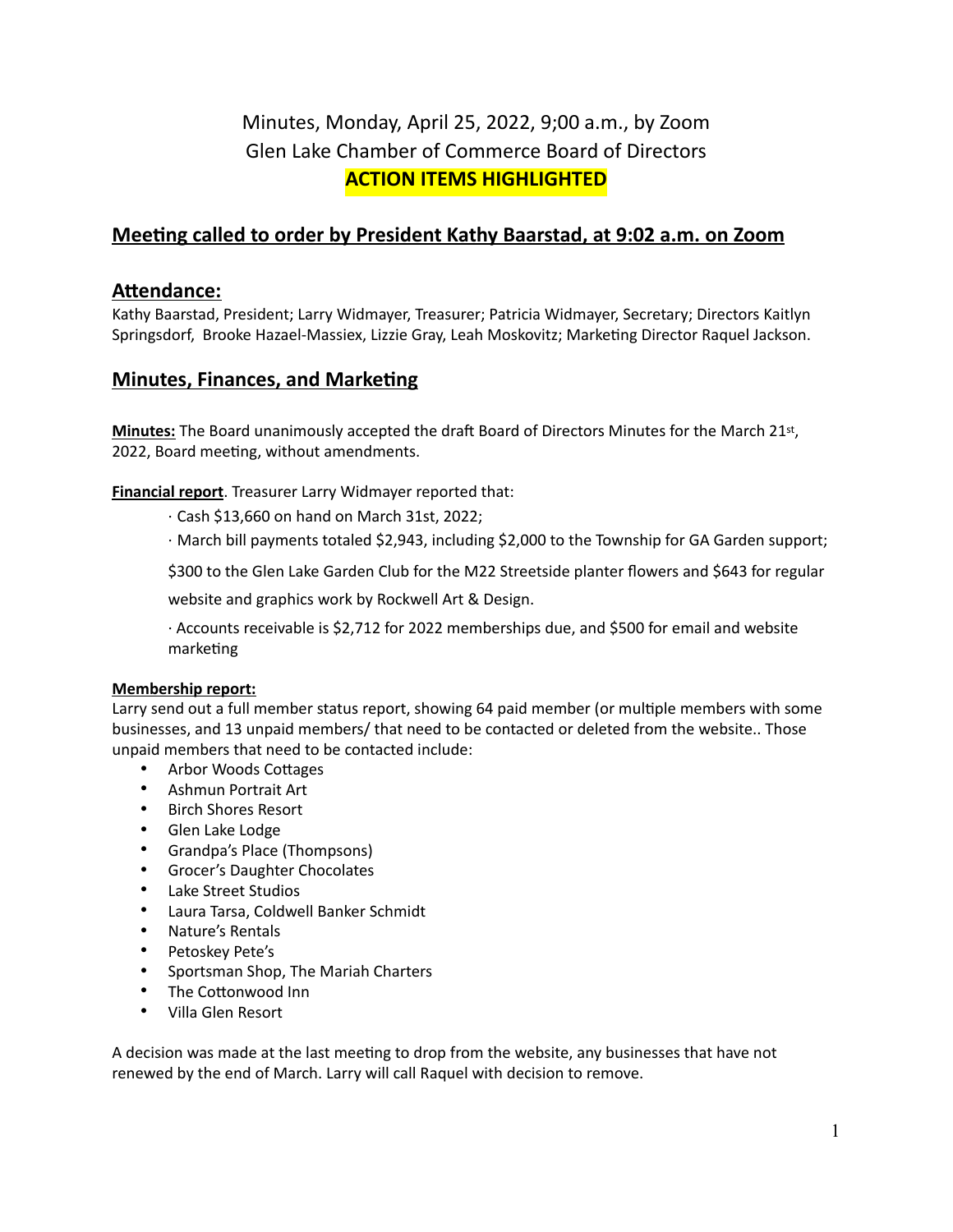The Financial report was accepted unanimously.

#### **Marketing Director Raquel Jackson's report:**

These issues were discussed: the online map, linked to the QR code, was updated, 59 new subscribers were added, and, the time on the website by guests continues to increase.

It was decided that there will be four Chamber Connect events this year:

- 5:00-7:00 gatherings for chamber members were planned for the following:
	- a. May 12th, "Spring Fling" at Cherry Republic
	- b. June 16<sup>th</sup>, "Summer Sipper" at Devette & Ford
	- c. September 15th, "Fall Roundup" at M22 Store/Wine Patio
	- d. October 20th, "It's a Wrap", at LaBecasse

 Raquel is asked to post all four dates on website, send out May 12th email, and Save-the-Date note for June 16th.

#### The expectations are that

- Check-in table/Signin/drink ticket for complimentary pour/ doubles as raffle ticket
- Welcome from host business, announcements/what's happening, introduction of any special guests/new businesses/ raffle drawing

The Events Committee is organizing a local event the weekend before Memorial Day (20<sup>th</sup>, 21<sup>st</sup>, 22<sup>nd</sup>), themed "Be-a-tourist-in-your-own-town" Season Opener with punch cards with 6 bases distributed to win Glen Arbor Bucks, and flyers out to all the Chamber businesses. The goal is to get local residents to

visit businesses before the season opens.

- -\$150 approved for 250 Punch Cards
	- $\circ$  HOME PLATE- M22 and Cottonseed would be the places where participating customers will pick up their punch cards.
	- $\circ$  Each participating business will either use a hole punch or unique sticker to mark a "base".
	- $\circ$  Participating customers must purchase something to get a punch on their card.
- Leah and Kait will "canvas" up to 2 weeks before the event with flyers describing the event.
- Prizes: Discussed having 3 different prizes, but finally decided on Glen Arbor Bucks for all three.
- To enter their punch cards, they have to turn it back into M22 Glen Arbor or Cottonseed.

#### **Glen Arbor Arts Center inquiry about July 3rd Patriotic Band Concert**

The Glen Arbor Arts Center sent a message inquiring if the Chamber would arrange and host a July 3rd Patriotic Band Concert with the NMC band somewhere in Glen Arbor. After discussion, the decision was that this would be too complicated and labor-intensive and at an unknown location on a very busy/ committed date for the Chamber Board members. The President is requested to relay a message that the Chamber is unable to do this for such a limited audience estimated between 60 and100 attendees.

#### **Restaurant Week, April 29-May 7th**

 Coordinated by Brooke, and sponsored by the Glen Arbor B&B and Gordon Foods, the Annual Restaurant Week "rises again." It is bigger than ever with several restaurants fully booked for each weekend. The menus have now been posted on the Chamber website.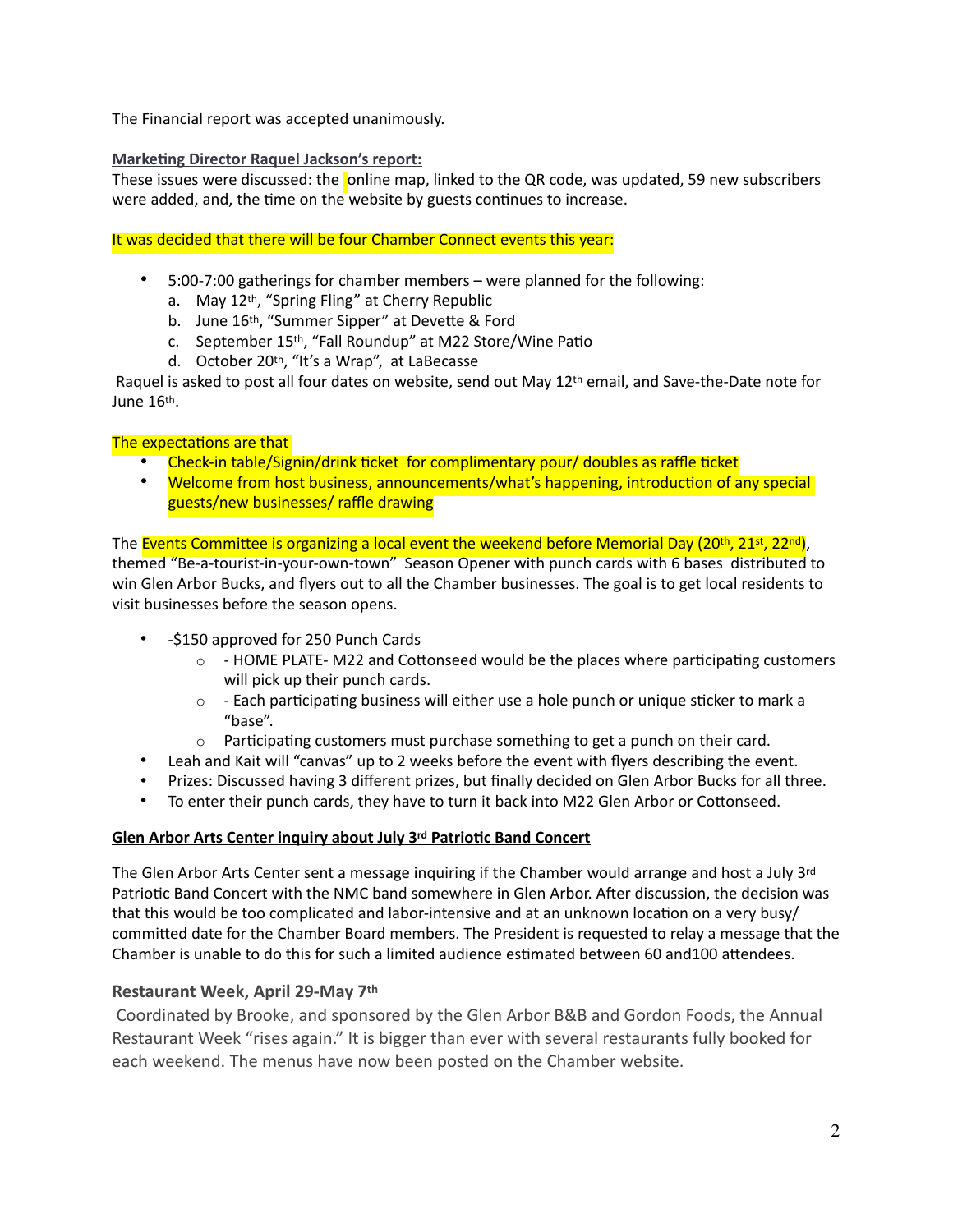Only 50 posters were posted, nearly all in Glen Arbor, to get the word out locally. Also social media and radio

The following restaurants are participating, :

- Art's
- Blu
- Broomstacks
- Cherry Public House
- Funistrada
- LaBecasse
- Western Avenue Grill

### **Business updates:**

- Affordable/Workforce Housing (Gateway Council). Announced exchange
- Broadband/ High-Speed Internet (Leelanau County)
- Infant/Toddler Collaborative had two new interested providers in March, so word is spreading, and program is carefully organized to attract new providers

## **Meeting adjourned at 10:00 a.m..**

The next regular Board meeting is Monday, May 23rd, 10:00 a.m., in person in the Glen Lake Library Meeting Room.

May 23rd agenda to include:

- Approve minutes of April 25th Board meeting,
- Financial report;
- Marketing report/
- Chamber Connect gathering plans for May and June
- Events Committee report (Season Opener)
- Restaurant Week report
- Holiday Marketplace plans/outreach
- Business updates;
- Updates on Leelanau Recovery Team, including Affordable Housing (Gateway Council), Broadband (Leelanau County), Child Care (Infant/Toddler Collaborative)
- Date for the next Board meeting.

Respectfully submitted

*Patricia Widmayer, Secretary*